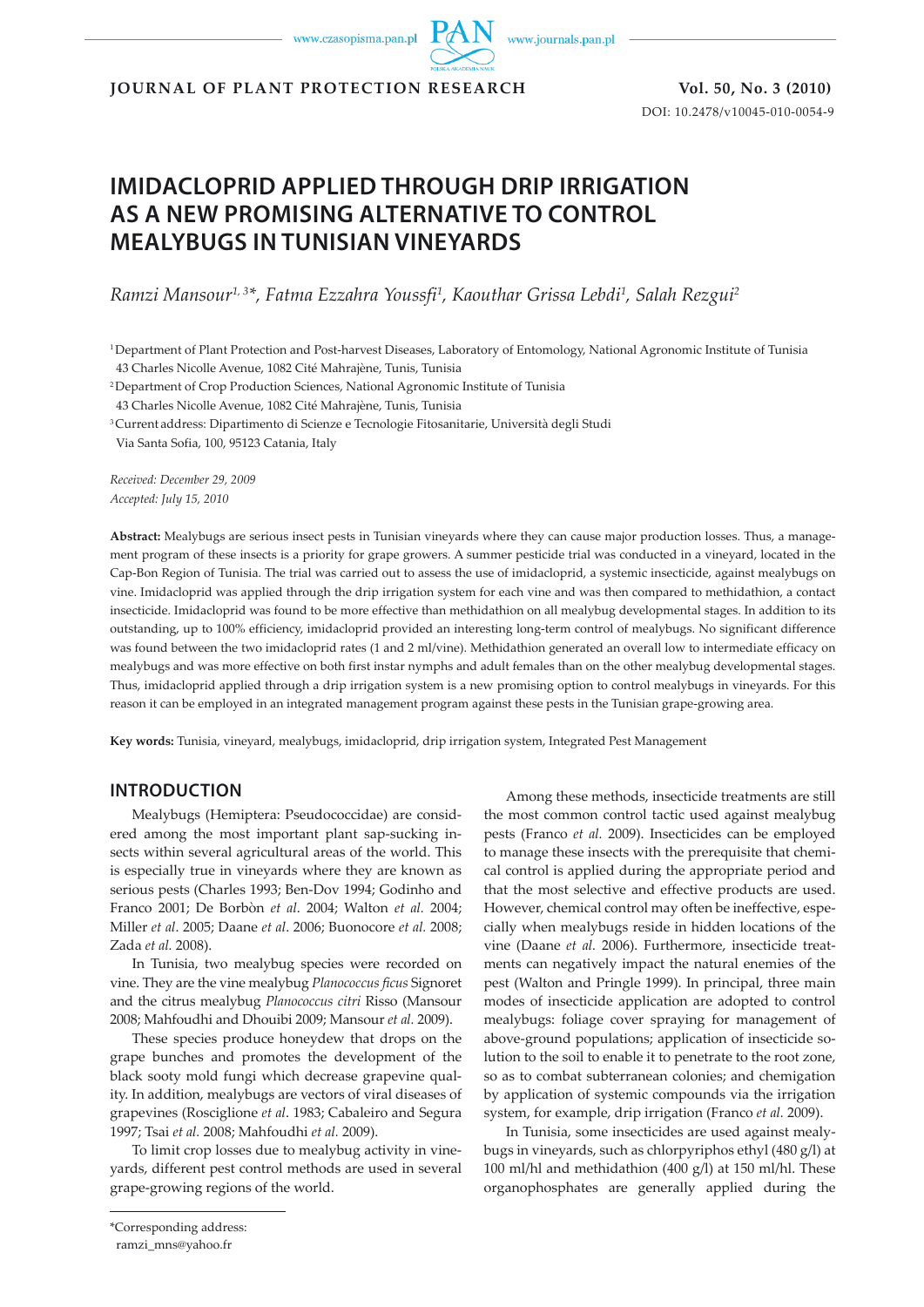PA

grape-growing season by trunk and foliage spraying, but they have low efficacy on mealybugs. The reason for the low effectiveness against mealybugs is due to the inability of contact insecticides to reach wrapped insects that reside in protected locations within the vine.

More recently, the neonicotinoides, a group of systemic compounds, was found to show high effectiveness against mealybugs and was shown to be safe for other non-targeted organisms (Franco *et al.* 2009). Among these compounds, imidacloprid, for instance, applied through drip irrigation showed high performance in reducing vine mealybug (*P. ficus*) populations and cluster damage related to the latter in California vineyards (Daane *et al.* 2006, 2008).

In the present study, we compared the effectiveness of the systemic insecticide imidacloprid, applied through the drip irrigation system on summer mealybug populations, to methidathion, which is considered to be the most often used insecticide against mealybugs in Tunisian vineyards.

## **MATERIALS AND METHODS**

#### **Study site**

The study was carried out in 2006 at Beni-Khalled (36°38'58.96"N, 10°35'31.6"E) (North-East region of Tunisia) which had a history of high mealybug infestations. The vineyard cv. Pinot noir has a density of 3 250 vines/ha. It is irrigated with a drip system at a flow rate of 4 l/hour and a watering cycle of 2 days. During the period from the end of April to the end of July, the vines receive between 2 000 and 2 500 m<sup>3</sup> of water/ha. The climatic data of Beni-Khalled are indicated in table 1.

#### **Experimental design**

The experimental design was a randomized complete block design with four treatments. Each experimental

Table 1. Climatic conditions of Beni-Khalled in 2006

| Months               | Ian.  | Feb. | Mar.                | Apr.     | May                   | Iune | July | Aug. | Sept.       | Oct.              | Nov.                 | Dec.         |
|----------------------|-------|------|---------------------|----------|-----------------------|------|------|------|-------------|-------------------|----------------------|--------------|
| MT <sup>1</sup> [°C] | 8.8   | 10   | $1^{\circ}$<br>10.1 | <b>*</b> | $^{\sim}$<br>$\angle$ | 23.2 | 26.2 | 25.7 | 22E<br>44.J | $^{\sim}$<br>41.J | 15.3                 | 11 0<br>11.0 |
| $MP^2$ [mm]          | 156.9 | 53.5 | 24.3                | 8.5      | 28.3                  | 4.7  |      | 2.6  | 63.3        | 66.8              | $\mathbf{C}$<br>31.J | 163.6        |

<sup>1</sup> average temperature; <sup>2</sup> total rainfall

performed with a binocular microscope, at the third and fifth days after treatment application (DAT), then every five days until 60 DAT. The sampled specimens were taken to be mealybugs without indication of species, because it is almost impossible to differentiate, in life, between *P. citri* and *P. ficus* (Williams and Watson 1988; Cox 1989) which often occur together in vineyards of the Cap-Bon region of Tunisia (Mansour 2008; Mansour *et al.* 2009).

Insecticide efficacy on mealybugs was evaluated with the Abbott's formula:

% efficacy = 
$$
[(T0 - Tt / T0) \times 100]
$$

where:

T0 (control) – number of alive mealybugs on untreated vines

Tt – number of alive mealybugs on treated vines

#### **Statistical analyses**

Data related to densities of mealybug developmental stages on all investigated vines were analyzed using the Least Squares Means option in GLM procedure of SAS program (SAS Institute INC., Cary, NC) at 1% probability level.

## **RESULTS**

#### **Eggs**

Three days after treatment (DAT), methidathion sprays induced a decrease of 42.0% on mealybug egg density. However, imidacloprid generated a 66.5% and 76.7% efficacy when applied at 1 and 2 ml, respectively. Ten DAT, an increase in the mealybug reduction ratio (up to 52.6%) was recorded in the methidathion sub-plot. By contrast, 25 DAT, this rate was lower than 50%.

unit comprised 35 vines and received one of the following treatments: imidacloprid (Spector, Bayer CropScience), at 1 or 2 ml/vine, methidathion (Ultracide 40, Syngenta), at 150 ml/hl, or the untreated control. Insecticide treatments were triggered on June 14, when young (first and second) instar nymphs were abundant on vine trunks, and before the vines had become heavily infested by overlapping mealybug generations.

Methidathion is a non-systemic organophosphate insecticide that inhibits the cholinesterase in the target pests. It should be noted that Methidathion is registered in Tunisia to be used on mealybugs in vineyards, and its application is forbidden during the flowering progress. However, imidacloprid is unregistered for mealybug control in Tunisian vineyards; nevertheless it is registered on meaybugs in Citrus orchards. Imidacloprid is a systemic chloro-nicotinyl insecticide (Placke and Weber 1993). Specifically, it causes a blockage in the nicotinergic neuronal pathway that is more abundant in insects than in warmblooded animals, making the chemical much more toxic to insects than to warm-blooded animals. This binding on the nicotinic acetylcholine receptor (nAChR) leads to the accumulation of the acetylcholine neurotransmitter, resulting in the paralysis and death of the insect (Okazawa *et al.* 1998). In the present study, imidacloprid was injected through the drip irrigation system to assess the impact of its systemic activity on mealybugs.

## **Sampling procedure and evaluation of treatment impact on mealybugs**

Treatment efficacy against mealybugs was evaluated on a sample from each experimental unit, which consisted of taking of bark plates from a portion of each vine. Counting of mealybug developmental stages (eggs, first, second, and third instar nymphs, and adult females) was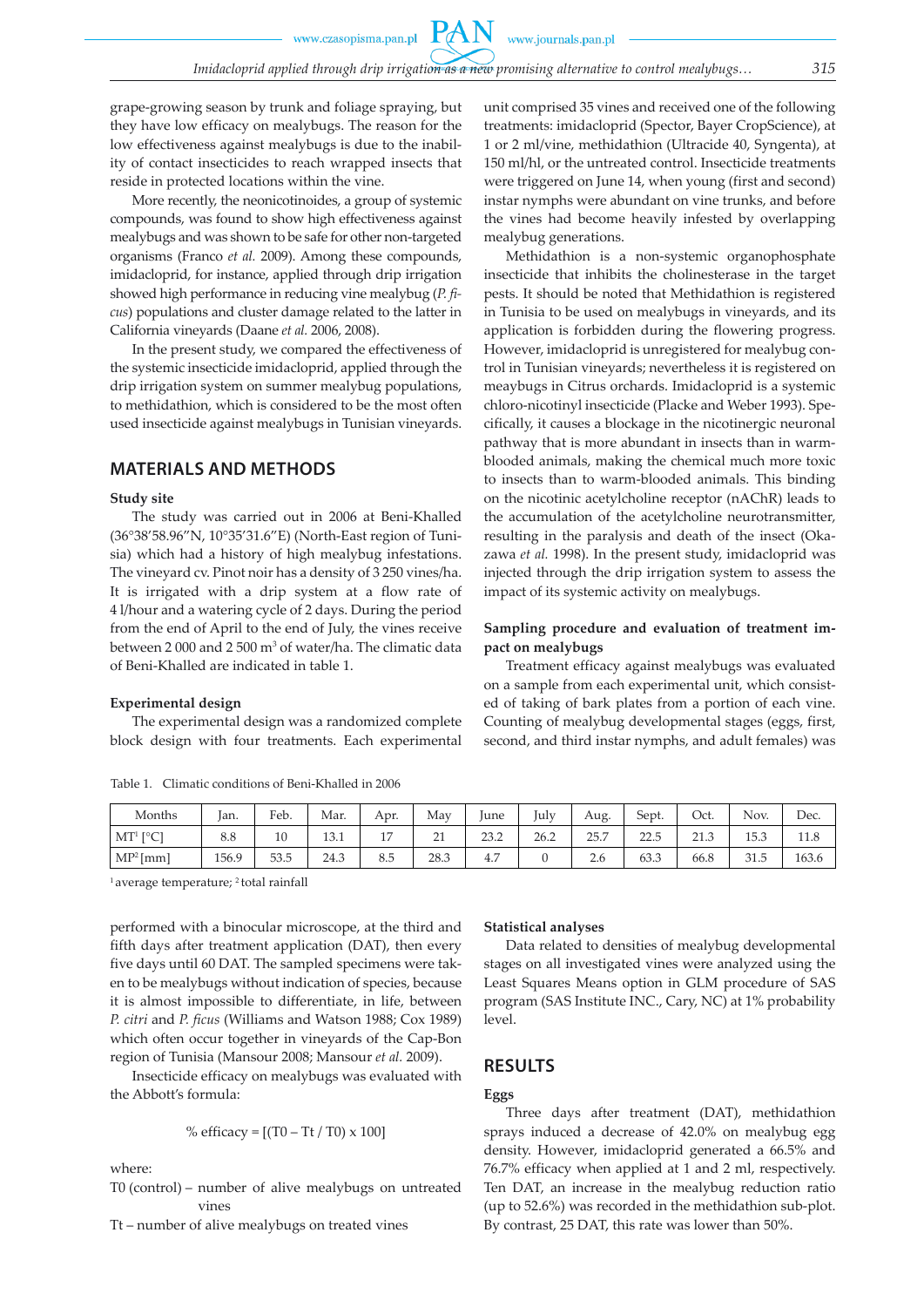|                    | Means of mealybug density/30 investigated vines |                    |                   |                   |                   |  |  |  |  |  |
|--------------------|-------------------------------------------------|--------------------|-------------------|-------------------|-------------------|--|--|--|--|--|
| Treatment          | adult females                                   | eggs               |                   | L2                |                   |  |  |  |  |  |
| Untreated control  | 72.07 a                                         | 359.9 a            | 79.6 a            | 41.8a             | 103.5a            |  |  |  |  |  |
| Methidathion       | 29.3 <sub>b</sub>                               | 225.6 <sub>b</sub> | 32.8 <sub>b</sub> | 33.3a             | 51.6 <sub>b</sub> |  |  |  |  |  |
| Imidaclopride 1 mL | 4.2c                                            | 85.1 c             | 8.8 c             | 8.07 <sub>b</sub> | 12.8c             |  |  |  |  |  |
| Imidaclopride 2 mL | 1.5c                                            | 51.7c              | 2.8c              | 3.5 <sub>b</sub>  | 3.7c              |  |  |  |  |  |
| df                 |                                                 |                    |                   |                   |                   |  |  |  |  |  |
| F-value            | 19.68                                           | 12.7               | 7.26              | 13.75             | 5.58              |  |  |  |  |  |

Table 2. Effect of insecticide treatment on mealybug developmental stages on vine

Means followed by the same letter are not significantly different at 1% probability level within each column

L1 – first instar nymphs; L2 – second instar nymphs; L3 – third instar nymphs

Imidacloprid applied at 2 ml had an efficacy of 100% on mealybug eggs until 30 DAT. While, applied at a dose of 1 ml, this product provided a maximum efficacy of 86% on mealybug eggs, twenty DAT. By 60 DAT, the efficacy rate remained higher than 50%, no matter what the applied dose had been (Fig. 1).

Statistically speaking, a highly significant (p < 0.0001) difference between imidacloprid and methidathion was noted, but no significant difference  $(p > 0.01)$  was found between the two doses of 1 and 2 ml of imidacloprid (Table 2).



Fig. 1. Mealybug egg density on vine variability overtime

#### **First instar nymphs**

At 3 DAT, methidathion provided a 63.3% efficacy on mealybug first instar nymphs. A progressive increase in methidathion efficacy was noticed during the twenty DAT (up to 75.5%). Thereafter, this rate decreased, but remained 50% and higher, fifty DAT. These percentages indicate an intermediate effectiveness of methidathion on mealybug first instar nymphs.

Vines treated with imidacloprid had the fewest mealybug egg densities, compared to both methidathion and the untreated control (Fig. 2). Indeed, three DAT, imidacloprid at 1 ml gave a 66.7% efficacy on first instar nymphs, and ten DAT, the rate progressively increased to reach 100%. This rate was maintained during the twenty following days before it decreased at about sixty DAT to a 76.5% efficacy. While, using a 2 ml imidacloprid dose, a 100% rate was maintained longer, for 45 days, with a 88.2% efficacy at sixty DAT. Statistical analyses revealed that vines receiving imidacloprid, regardless of the application dose, had significantly ( $p < 0.0001$ ) less mealybug first instar nymphs than those receiving methidathion (Table 2). There was no significant difference  $(p > 0.01)$ between the two applied doses of imidacloprid.



Fig. 2. Mealybug first instar nymph density on vine variability overtime

#### **Second instar nymphs**

Three DAT, methidathion caused a 14.3% mortality of second instar nymphs, while imidacloprid caused a 71% mortality when applied at 1 ml and 80% when applied at 2 ml. Methidathion did not generate promising results across the whole experiment period, during which its highest effectiveness was recorded three weeks after treatment with a 47.4% mealybug mortality. By contrast, imidacloprid was by far more effective than methidathion on second instar nymphs. Indeed, applied at 1 ml, imidacloprid was 100% effective on mealybug second instar nymphs during the period which extended from 5 to 30 DAT. When applied at 2 ml, this insecticide was 100% effective during the period extending from 5 to 40 DAT (Fig. 3). Until 60 DAT, imidacloprid remained on high performance against second instar nymphs and generated, regardless of the applied dose, a higher than 70% efficacy.

There was no significant difference  $(p > 0.01)$  between untreated and methidathion treatments (Table 2). However, imidacloprid treatment had significantly (p < 0.0001) fewer mealybug second instar nymphs than the untreated control and methidathion. No significant difference  $(p > 0.01)$  was found between the two applied doses of imidacloprid (Table 2).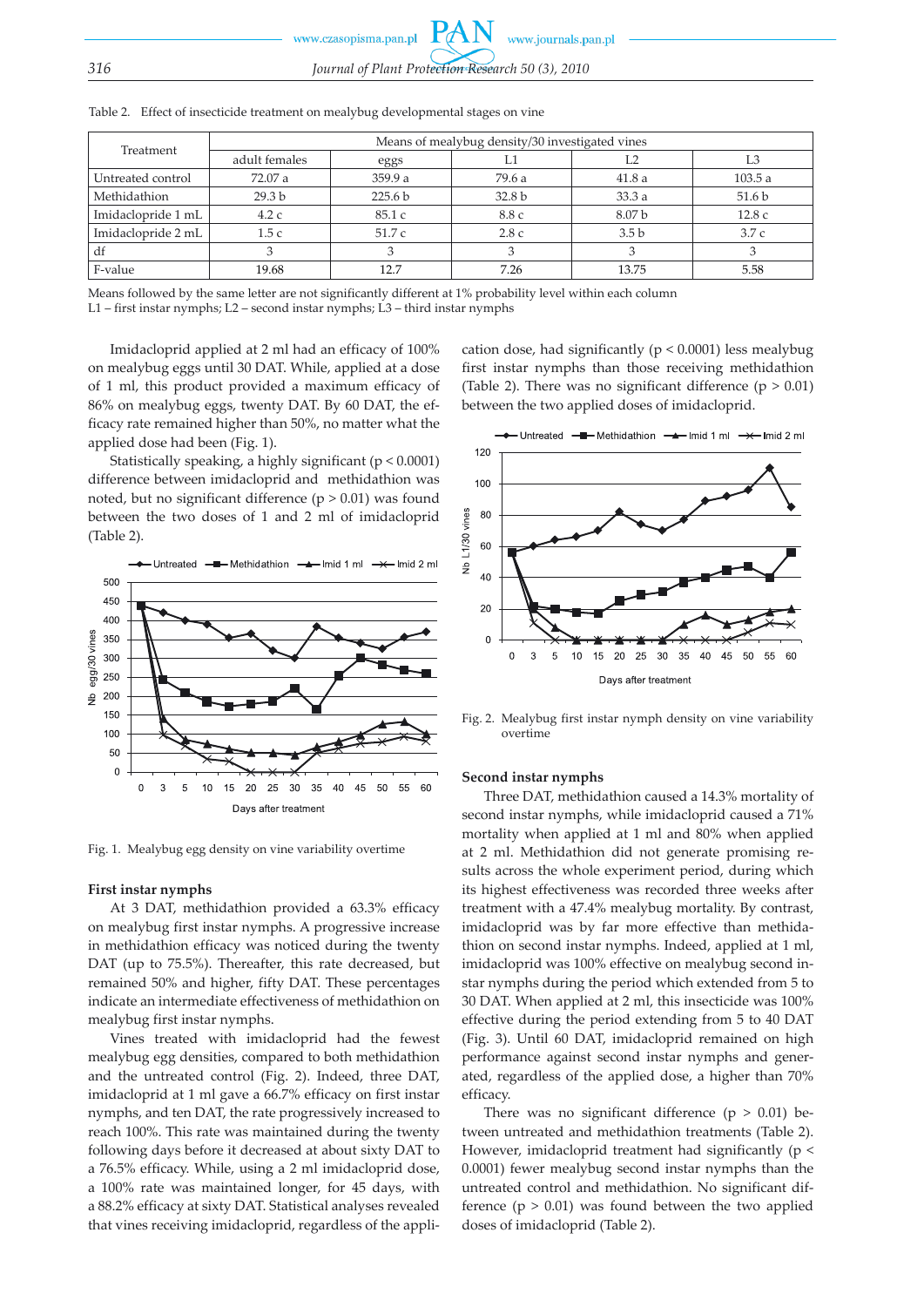www.czasopisma.pan.pl



Fig. 3. Mealybug second instar nymph density on vine variability overtime

#### **Third instar nymphs**

Three DAT, methidathion presented an efficacy of 43.8% on mealybug third instar nymphs. Twenty DAT this rate improved to reach a 69.7% efficacy, before it decreased at about 45 and 50 DAT with a 33.6% and 10% efficacy, respectively. On the other hand, imidacloprid provided promising results at both 1 ml and 2 ml doses with a higher than 70% efficacy during the whole experimental period. Imidacloprid at 2 ml generated a 100% efficacy from the 5th until the 45th DAT, but this efficacy rate was maintained longer when imidacloprid was applied at 1 ml (Fig. 4).



Fig. 4. Mealybug third instar nymph density on vine variability overtime

Statistical analyses showed that the imidacloprid treatment resulted in significant (p < 0.0001) suppression of mealybug third instar nymph populations, compared to the methidathion treatment. There was no significant difference  $(p > 0.01)$  between the applied doses of imidacloprid (Table 2).

#### **Adult females**

Three DAT, methidathion resulted in a 45% mortality of mealybug adult females. This rate progressively increased to reach 85.7% of effectiveness twenty DAT. Nevertheless, the efficacy rate of this insecticide decreased thereafter with 47.4% at 45 DAT and 11.76% at 60 DAT. By contrast, imidacloprid was by far, better than methidathion in reducing mealybug adult females on vines. Indeed, this systemic insecticide was 100% effective until 35 DAT when applied at 1 ml, and until 45 DAT when applied at 2 ml (Fig. 5). Sixty DAT, imidacloprid was still performing well with an efficacy estimated to be 79.7 and 85.5% for 1 ml and 2 ml applied doses, respectively.



Fig. 5. Mealybug adult female density on vine variability overtime

Statistically, results provided by imidacloprid were significantly ( $p < 0.0001$ ) more satisfactory than those supplied by methidathion based on the reduction of mealybug female densities. No significant difference  $(p > 0.01)$  was found between the two applied doses of imidacloprid (Table 2).

## **DISCUSSION**

Abundance of mealybug developmental stages on vine was significantly ( $p < 0.0001$ ) affected by insecticide treatments. However, comparisons of the two imidacloprid treatments to methidathion revealed significant differences based on the reduction of mealybug densities on vines.

Although methidathion appeared to be beneficial for initial mealybug knock-down, it was not sufficiently effective to significantly reduce mealybug population during the post-treatment period. Indeed, this contact insecticide provided average efficacies of less than 40% on eggs, about 60% on first instar nymphs, less than 25% on second instar nymphs, and 50 and 65% on mealybug third instar nymphs and adult females, respectively. According to these findings, it clearly appears that methidathion was more effective on both mealybug first instar nymphs and adult females than on the three other mealybug developmental stages. Furthermore, these results lead us to believe that mealybugs may develop a resistance to methidathion, known as the most used insecticide to control mealybugs in Tunisian vineyards. Flaherty *et al.* (1982) suggested that the multivoltinous character of mealybug pests, and the frequent application of inefficient control measures, accelerate the development of insecticide resistance. In fact, the limited efficacy of methidathion on mealybug populations could be explained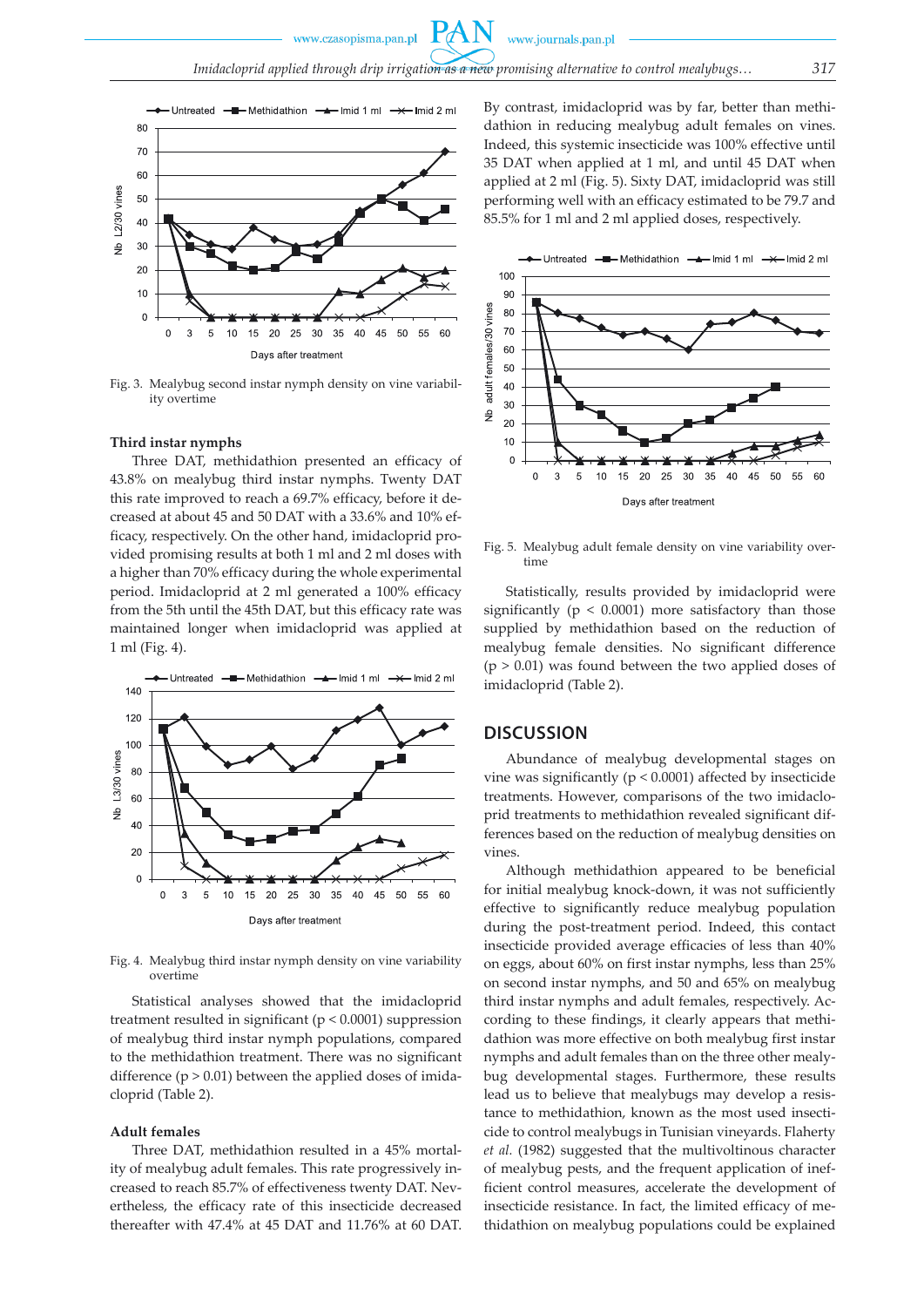by the fact that these insects reside in protected locations and they are protected by their waxy excretion which limits the pest's methidathion uptake. Indeed, Viggiani (1980) stated that the waxy excretion which protects the mealybug's body constitutes a barrier against contact insecticides. Therefore, Mansour (2008) demonstrated that methidathion once applied in summer, provided a low to intermediate overall efficacy on mealybug developmental stages on vine.

On the other hand, the systemic insecticide imidacloprid presented more promising results than those provided by methidathion, based on the reduction of mealybug populations on vines*.* Thus, imidacloprid, at a dose of 1 or 2 ml/vine, reduced mealybug egg population by 86%, 20 DAT. Therefore, it completely eliminates mealybug's mobile developmental stages from five DAT. The mealybug life stages on vines treated with imidacloprid were missing 40 days after treatment. However, sixty DAT, the efficacy rate, no matter what the imidacloprid applied dose had been, remained higher than 50% for all mealybug life stages. This result is a strong indication that imidacloprid, applied through a drip irrigation system, shows a good long-lasting persistence against mealybug populations on vine within the Cap-Bon Region setting*.*  Daane *et al.* (2006) showed that imidacloprid, applied in a drip irrigation system to control *P. ficus* in California vineyards, provided the greatest reduction in cluster damage, compared to when this product is applied in a furrow-irrigated system. In Tunisia, Mansour (2008) showed that imidacloprid, applied in a furrow-irrigated system, provided low to intermediate effectiveness on mealybug developmental stages on vine. Daane *et al.* (2006) stated that furrow-irrigated blocks have a more widespread root zone than the drip irrigation system. This makes delivery of the insecticide to the entire root zone difficult and results in a more diluted application and poorer uptake of the applied imidacloprid (Daane *et al.* 2006).

The insecticide trial showed that imidacloprid provided an overall high performance in reducing mealybug adult females in the summer period. Thus, it may be useful to use this product in the winter period against overwintering females to prevent the population resurgence of mealybugs in the subsequent generation and to limit further spread in the summer period. The absence of significant differences between the two applied doses (1 and 2 ml/vine) of imidacloprid could incite us to suggest a dose of 1 ml/vine in an IPM strategy. The purpose would be to avoid the presence of even more insecticide residues in grapes.

The obtained results clearly reveal, since mealybugs are both cryptic and sucking pests (phloem feeders), the advantage of the systemic insecticide imidacloprid over the contact insecticide methidathion for the control of mealybug populations on vine. Therefore, imidacloprid through a drip irrigation system could be recommended as a new alternative tool to control mealybugs in Tunisian grape-growing areas. This mode of insecticide application, contrary to the case of a foliar-cover spraying, can be less harmful. This is because it is less likely to come into direct contact with non-target insects such as pollinators (honey bee,…) which can often occur on the crops in the vicinity of vineyards. Felsot *et al.* (1998) suggested that chemigation via subsurface drip irrigation has advantages compatible with environmental stewardship. These advantages include: no worker exposed to foliar pesticide residues, reduction of waste from cleaning out spray tanks, elimination of drift, and less exposure of biological control species to pesticides.

However, in an attempt to enhance mealybug management strategies, other insecticide active ingredients, such as the lipid biosynthesis inhibitor spirotetramat and the insect growth regulator buprofezin, could be tested on these insects in Tunisian vineyards. Additionally, other alternatives to insecticide treatments could, whenever possible, be performed. Among these alternatives, biological control using mealybug parasitoids and mating disruption using female mealybug sex pheromone can prove to be promising tools to effectively control these pests in Tunisian vineyards. For instance, these alternative methods were applied in California vineyards where they contributed to a significant decrease in vine mealybug (*P. ficus*) populations and, hence, limited major economic losses (Daane *et al.* 2006; Walton *et al.* 2006; Daane *et al.* 2008).

## **ACKNOWLEDGEMENTS**

The authors thank "SMVDA Magon" and the "Atlas Agricole" company for their valuable support. We also thank the National Meteorological Institute of Tunisia for providing us with the climatic data of Beni-Khalled.

## **REFERENCES**

- Ben-Dov Y. 1994. A Systematic Catalogue of the Mealybugs of the World (Insecta: Homoptera: Coccoidea: Pseudococcidae and Putoidae) with Data on Geographical Distribution, Host Plants, Biology and Economic Importance. Intercept Ltd, Andover, UK, 686 pp.
- Buonocore E., Tropea Garzia G., Cavalieri V., Mazzeo G. 2008. Riconoscere le cocciniglie farinose. Informat. Agrar. 64 (16): 62–63.
- Cabaleiro C., Segura A. 1997. Field transmission of grapevine leafroll associated virus 3 (GLRaV-3) by the mealybug *Planococcus citri*. Plant Dis. 81 (3): 283–287.
- Charles J.G. 1993. A survey of mealybugs and their natural enemies in horticultural crops in North Island, New Zealand, with implications for biological control. Biocontrol Sci. Technol. 3 (4): 405–418.
- Cox J.M. 1989. The mealybug genus *Planococcus* (Homoptera: Pseudococcidae). Bull. British Museum (Natural History). Entomology 58: 1–78.
- Daane K.M., Bentley W.J., Walton V.M., Malakar-Kuenen R., Yokota G.Y., Millar J.G., Ingels C.A., Weber E.A., Gispert C. 2006. New controls investigated for vine mealybug. Calif. Agric. 60 (1): 31–38.
- Daane K.M., Bentley W.J., Millar J.G., Walton V.M., Cooper M.L., Biscay B., Yokota G.Y. 2008. Integrated management of mealybugs in California vineyards. Int. Symposium on Grape Production and Processing. 06–11 February 2006, Baramati, India. ISHS Acta Hortic. 785: 235–252.